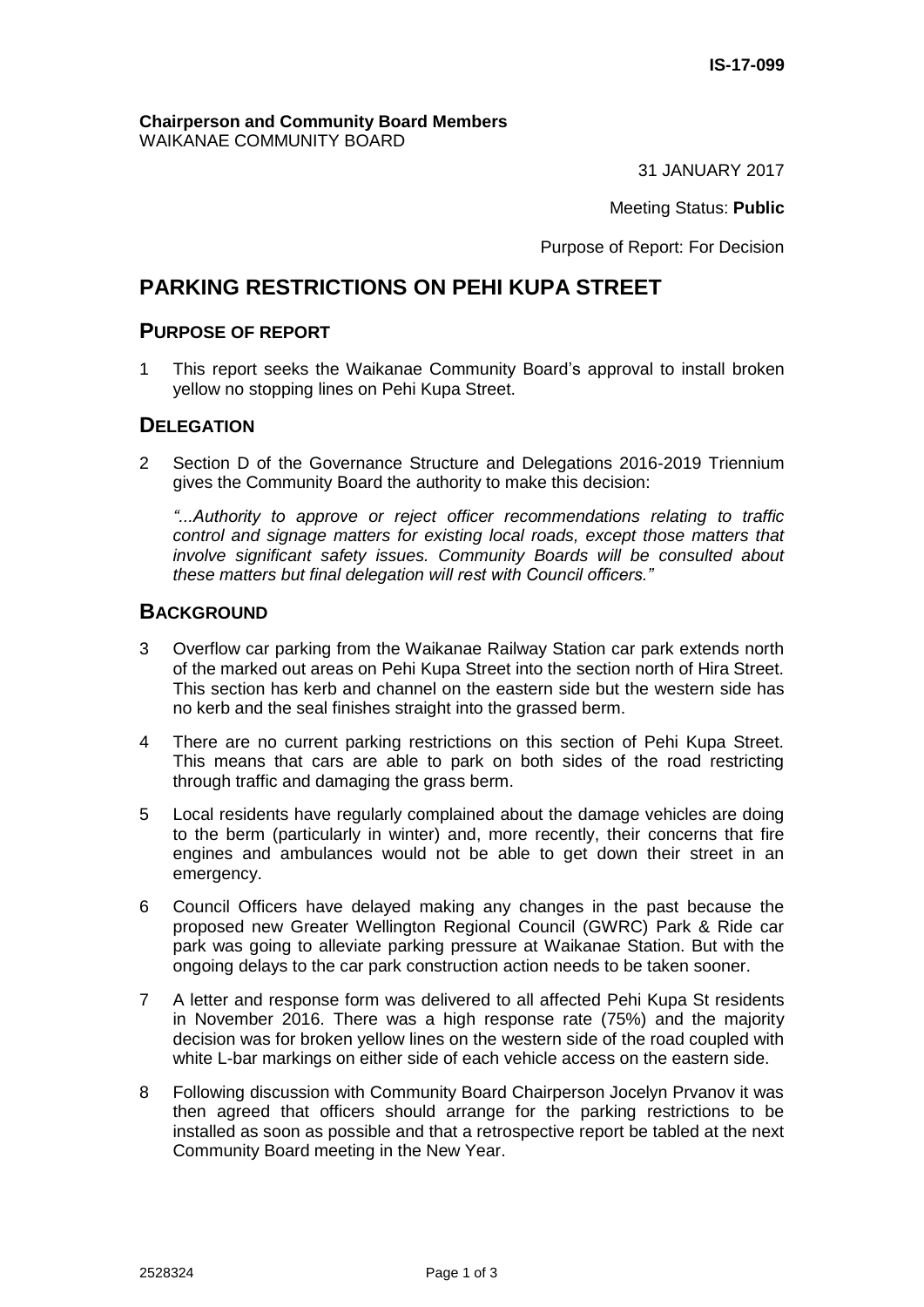- 9 As a result of this discussion, some minor immediate improvements were undertaken in November. These entailed formalising all of the existing parking areas opposite 17-19 Pehi Kupa Street by line-marking individual car parking bays. For road safety reasons and the passage of the school bus service, broken yellow lines were installed opposite Hira Street on Pehi Kupa Street and the existing broken yellow lines were extended on the northern side of Hira Street further eastward.
- 10 The broken yellow line road markings have now been installed on the west side of Pehi Kupa Street opposite house numbers 19 to 43.

### **ISSUES AND OPTIONS**

#### **Issues**

- 11 When cars park on each side of the road only a single lane width is left for residents to access their homes and residents have expressed concerns regarding access for emergency vehicles, especially in relation to the road space that a fire engine would require.
- 12 The berm to the west of Pehi Kupa Street sits between the road and an open drain which collects local storm water and runoff from the road and local springs. It is regularly very damp and muddy and subject to ongoing damage from parked and bogged down vehicles.
- 13 The following Options were presented to local residents.

### Option 1

- 14 Paint broken yellow "No Stopping" lines on the west side for the full length of Pehi Kupa St from No.s 19 to 43.
- 15 This restricts any parking on the western, grass berm, side of the street but still allows for parking outside the residential properties to the east.
- 16 This option was supported by 93% of respondents.
- 17 This option is the preferred option recommended by officers as it does limit parking outside residential properties and removes parking from the grass berm damaged by motor vehicles. This option is also supported by the survey results from local residents.

### Option 2

- 18 Paint broken yellow "No Stopping" lines on the east side for the full length of Pehi Kupa St from No.s 19 to 43.
- 19 This is the opposite scenario to the above with the restriction on the east side allowing for parking on the grass berm.
- 20 This option was supported by 7% of respondents.

### Additional Options

21 Two other options were suggested to residents which were similar to 1 and 2 above but had shorter lengths of restriction, only ranging from property No's 19 to 23. Neither found any support by residents, the shorter lengths of restriction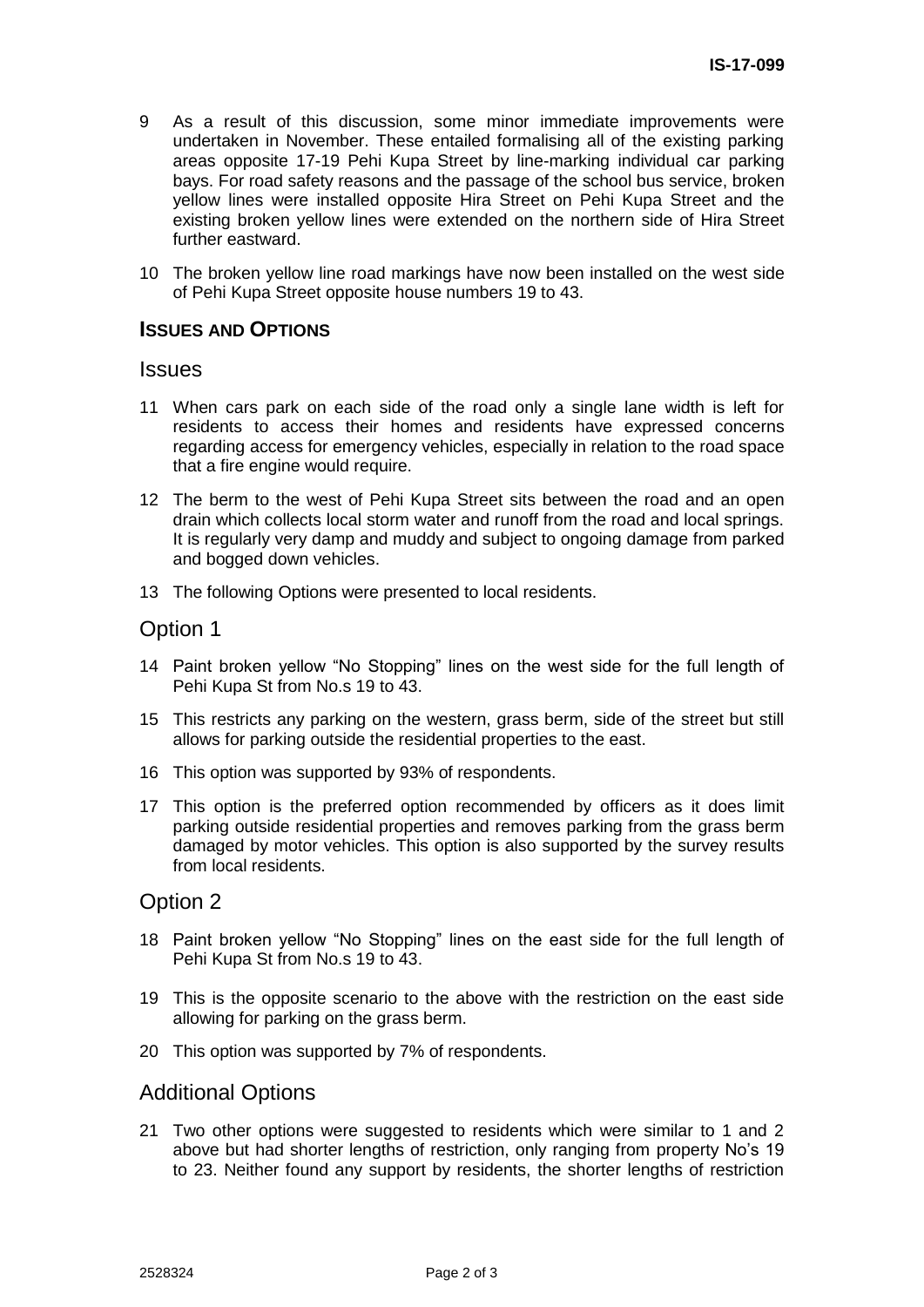only likely to move parked vehicles further along Pehi Kupa St and still causing bottlenecks.

## **CONSIDERATIONS**

### Legal considerations

22 There are no legal considerations other than ensuring the new road-markings used are in accordance with New Zealand Transport Agency (NZTA) guidelines.

### Financial considerations

23 The cost of the proposed broken yellow lines can be accommodated from the 2016/2017 road maintenance budget.

### Degree of significance

*24* This matter has a low level of significance under Council policy

### Consultation already undertaken

25 Affected local residents have all been informed and invited to comment on the proposed options and indicate their preferred solution.

### **Publicity**

26 The new restrictions will be publicised through normal council communication channels

## **RECOMMENDATIONS**

27 That the Waikanae Community Board retrospectively approves the installation of parking restrictions on Pehi Kupa Street as indicated in Appendix 1 of report IS-17-099.

**Report prepared by Approved for submission Approved for submission**

Gary Adams Sarah Stevenson Sean Mallon

### **TRAFFIC ENGINEER**

**GROUP MANAGER STRATEGY AND PLANNING**

**GROUP MANAGER INFRASTRUCTURE SERVICES**

## **ATTACHMENT**

Appendix 1: Parking restrictions on Pehi Kupa Street